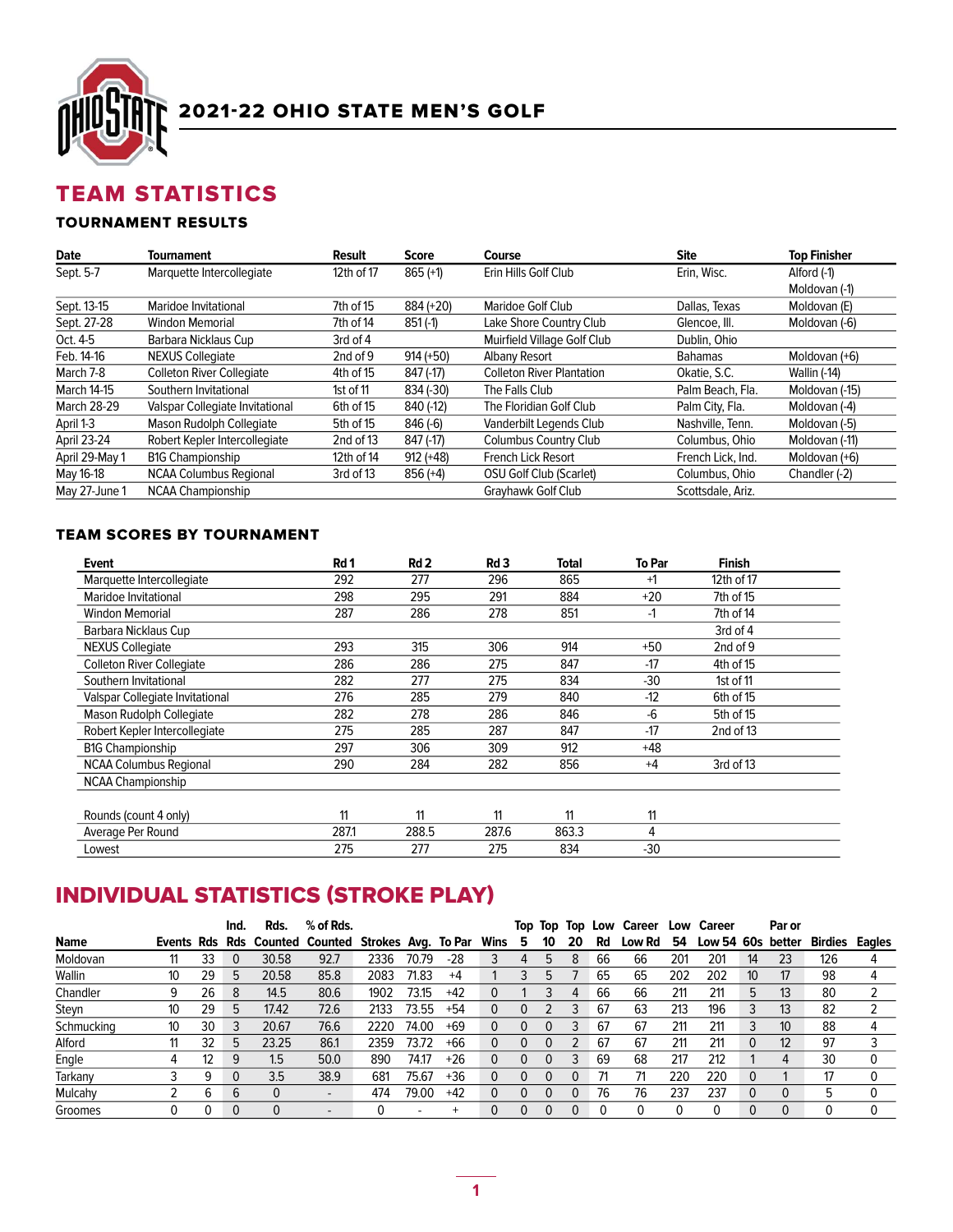

### MARQUETTE INTERCOLLEGIATE

Sept. 5-7 – Erin Hills GC – Erin, Wisc. Par 72 – 7,344 yards 16 teams, 80 players

| PI.             | Name                      | Rd 1 | Rd 2 | Rd 3 | Total | +/-   |  |  |  |  |  |
|-----------------|---------------------------|------|------|------|-------|-------|--|--|--|--|--|
| 1               | Texas A&M                 | 282  | 269  | 281  | 832   | $-32$ |  |  |  |  |  |
| 2               | South Florida             | 278  | 270  | 288  | 836   | $-28$ |  |  |  |  |  |
| 3               | Purdue                    | 275  | 278  | 285  | 838   | $-26$ |  |  |  |  |  |
| 4               | East Tennessee St.        | 290  | 280  | 275  | 845   | $-19$ |  |  |  |  |  |
| 5               | Kansas                    | 283  | 277  | 286  | 846   | $-18$ |  |  |  |  |  |
| 6               | Liberty                   | 287  | 273  | 293  | 853   | $-11$ |  |  |  |  |  |
| 7               | Notre Dame                | 285  | 287  | 282  | 854   | $-10$ |  |  |  |  |  |
| 8               | Northwestern              | 288  | 277  | 290  | 855   | -9    |  |  |  |  |  |
| 9               | lowa                      | 286  | 278  | 292  | 856   | -8    |  |  |  |  |  |
| 10              | <b>UC Davis</b>           | 292  | 279  | 288  | 859   | $-5$  |  |  |  |  |  |
| 11              | Northern Illinois         | 286  | 282  | 293  | 861   | $-3$  |  |  |  |  |  |
| 12              | <b>Ohio State</b>         | 292  | 277  | 296  | 865   | $+1$  |  |  |  |  |  |
| 13              | Houston                   | 295  | 286  | 288  | 869   | $+5$  |  |  |  |  |  |
| 14              | Marquette                 | 289  | 285  | 296  | 870   | $+6$  |  |  |  |  |  |
| 15              | Wisconsin                 | 303  | 279  | 290  | 872   | $+8$  |  |  |  |  |  |
| 16              | Southern Cal              | 293  | 287  | 293  | 873   | $+9$  |  |  |  |  |  |
| 17              | Minnesota                 | 292  | 287  | 301  | 880   | $+16$ |  |  |  |  |  |
|                 | <b>Ohio State Players</b> |      |      |      |       |       |  |  |  |  |  |
|                 | T34 Maxwell Moldovan      | 70   | 67   | 78   | 215   | $-1$  |  |  |  |  |  |
| T34             | JonErik Alford            | 72   | 70   | 73   | 215   | $-1$  |  |  |  |  |  |
| T39             | Patrick Schmuecking       | 74   | 69   | 73   | 216   | E     |  |  |  |  |  |
| T <sub>54</sub> | Jacob Tarkany             | 76   | 71   | 73   | 220   | $+4$  |  |  |  |  |  |
| T81             | <b>Grant Engle</b>        | 76   | 72   | 77   | 225   | $+9$  |  |  |  |  |  |

#### WASHINGTON COUNTY INDIVIDUAL Sept. 5-6 – Washington County GC – Hartford, Wisc.

|                | sept. s-o – washington county oc – nantiona, wisc.<br>Par 72 - 7,048 yards |                   | 34 players |                 |     |                      |  |
|----------------|----------------------------------------------------------------------------|-------------------|------------|-----------------|-----|----------------------|--|
| PI.            | <b>Name</b>                                                                | Team              |            | Rd 1 Rd 2 Total |     | +/-                  |  |
| 1              | Alex Ross                                                                  | Southern Cal      | 64         | 68              | 132 | $-12$                |  |
| 2              | Varun Chopra                                                               | Northwestern      | 66         | 67              | 133 | $-11$                |  |
| T <sub>3</sub> | <b>Harrison Arnold</b>                                                     | Minnesota         | 66         | 68              | 134 | $-10$                |  |
| T <sub>3</sub> | Dallas Hankamer                                                            | Texas A&M         | 67         | 67              | 134 | $-10$                |  |
| 5              | Nick Dentino                                                               | Purdue            | 68         | 67              | 135 | -9                   |  |
| T6             | <b>Jackson Chandler</b>                                                    | <b>Ohio State</b> | 66         | 71              | 137 | $\cdot$              |  |
| T <sub>6</sub> | <b>William Paysse</b>                                                      | Texas A&M         | 68         | 69              | 137 | $-7$                 |  |
| T6             | Owen Mullen                                                                | <b>Notre Dame</b> | 70         | 67              | 137 | $-7$                 |  |
| T <sub>9</sub> | Parker Rostowsky                                                           | Southern Cal      | 66         | 72              | 138 | $-6$                 |  |
| T <sub>9</sub> | <b>Patrick Kelly</b>                                                       | Notre Dame        | 71         | 67              | 138 | $-6$                 |  |
| T11            | Kevin O'Regan                                                              | <b>Notre Dame</b> | 72         | 67              | 139 | $-5$                 |  |
| T11            | <b>Marco Steyn</b>                                                         | <b>Ohio State</b> | 71         | 68              | 139 | -5                   |  |
| T13            | Vishnu Sadagopan                                                           | Texas A&M         | 70         | 70              | 140 | $-4$                 |  |
| T13            | <b>Bennett Swavely</b>                                                     | Minnesota         | 72         | 68              | 140 | $-4$                 |  |
| T13            | Zach Place                                                                 | Northern Illinois | 72         | 68              | 140 | $-4$                 |  |
| T13            | <b>Cameron Frazier</b>                                                     | Wisconsin         | 74         | 66              | 140 | $-4$                 |  |
|                | T17 Adam Wallin                                                            | <b>Ohio State</b> | 73         | 68              | 141 | $\cdot$ <sub>3</sub> |  |
| T17            | <b>Callum Macfie</b>                                                       | lowa              | 73         | 68              | 141 | $-3$                 |  |
| T17            | Christopher Zhang                                                          | Northwestern      | 71         | 70              | 141 | $-3$                 |  |
| 20             | Cameron Henry                                                              | Southern Cal      | 72         | 70              | 142 | $-2$                 |  |
| 21             | <b>Braxton Watkins</b>                                                     | Houston           | 73         | 71              | 144 | E                    |  |
|                | T22 Campbell Wolf                                                          | ETSU              | 73         | 72              | 145 | $+1$                 |  |
|                | T22 Nic Hofman                                                             | Purdue            | 72         | 73              | 145 | $+1$                 |  |
|                | T22 Junyi Tang                                                             | Southern Cal      | 73         | 72              | 145 | $+1$                 |  |
|                | T22 Jacob Beckman                                                          | Wisconsin         | 77         | 68              | 145 | $+1$                 |  |
| 26             | Kent Hsiao                                                                 | Purdue            | 72         | 74              | 146 | $+2$                 |  |
|                | T27 Julio Rios Brache                                                      | Houston           | 78         | 69              | 147 | $+3$                 |  |
|                | T27 William Duquette                                                       | Kansas            | 73         | 74              | 147 | $+3$                 |  |
|                | T27 Lucas Becht                                                            | Northwestern      | 74         | 73              | 147 | $+3$                 |  |
| 30             | <b>Ryan Smith</b>                                                          | Wisconsin         | 73         | 75              | 148 | $+4$                 |  |
| T31            | Drew Murdock                                                               | Houston           | 78         | 72              | 150 | $+6$                 |  |
|                | T31 Luke DeHaven                                                           | Northern Illinois | 78         | 72              | 150 | $+6$                 |  |
| 33             | lan Peng                                                                   | South Florida     | 75         | 77              | 152 | $+8$                 |  |
| 34             | Pattanan Bruminhent                                                        | Northern Illinois | 78         | 75              | 153 | $+9$                 |  |

## MARIDOE COLLEGIATE INVITATIONAL

|     | Sept. 13-15 - Maridoe GC - Carrollton, Texas |                      |                 |      |       |                |  |
|-----|----------------------------------------------|----------------------|-----------------|------|-------|----------------|--|
|     | Par 72 - 7,351 yards                         | 15 teams, 75 players |                 |      |       |                |  |
| PI. | <b>Name</b>                                  | Rd 1                 | Rd <sub>2</sub> | Rd 3 | Total | +/-            |  |
| 1   | Oklahoma                                     | 290                  | 290             | 281  | 861   | $-3$           |  |
| 2   | Texas                                        | 294                  | 284             | 284  | 862   | $-2$           |  |
| 3   | Arizona State                                | 294                  | 282             | 290  | 866   | $\overline{2}$ |  |
| 4   | <b>Texas Tech</b>                            | 299                  | 290             | 284  | 873   | $+9$           |  |
| 5   | Liberty                                      | 291                  | 296             | 290  | 877   | $+13$          |  |
| 6   | Texas A&M                                    | 298                  | 292             | 291  | 881   | $+17$          |  |
| 7   | <b>Ohio State</b>                            | 298                  | 295             | 291  | 884   | $+20$          |  |
| 8   | Baylor                                       | 295                  | 296             | 295  | 886   | $+22$          |  |
| 9   | SMU                                          | 303                  | 291             | 301  | 895   | $+31$          |  |
| 10  | <b>Wake Forest</b>                           | 305                  | 289             | 303  | 897   | $+33$          |  |
| 11  | <b>TCU</b>                                   | 299                  | 315             | 290  | 904   | $+40$          |  |
| 12  | Florida Gulf Coast                           | 297                  | 308             | 301  | 906   | $+42$          |  |
| 13  | North Texas                                  | 303                  | 302             | 310  | 915   | $+51$          |  |
| 14  | Southern Cal                                 | 309                  | 313             | 312  | 934   | $+70$          |  |
| 15  | Howard                                       | 342                  | 334             | 322  | 998   | $+134$         |  |
|     | <b>Ohio State Players</b>                    |                      |                 |      |       |                |  |
| T7  | Maxwell Moldovan                             | 72                   | 74              | 70   | 216   | E              |  |
| T18 | Patrick Schmuecking                          | 77                   | 72              | 70   | 219   | $+3$           |  |
| T44 | JonErik Alford                               | 77                   | 74              | 77   | 228   | $+12$          |  |
| T44 | Jackson Chandler                             | 72                   | 75              | 81   | 228   | $+12$          |  |
| 63  | Jacob Tarkany                                | 83                   | 78              | 74   | 235   | $+19$          |  |
|     |                                              |                      |                 |      |       |                |  |

## WINDON MEMORIAL

|                           |      | 14 teams, 84 players                           |      |              |                                             |  |
|---------------------------|------|------------------------------------------------|------|--------------|---------------------------------------------|--|
| Name                      | Rd 1 | Rd <sub>2</sub>                                | Rd 3 | <b>Total</b> | $+/-$                                       |  |
| Kansas                    | 277  | 285                                            | 272  | 834          | $-18$                                       |  |
| Northwestern              | 282  | 281                                            | 278  | 841          | $-11$                                       |  |
| <b>Notre Dame</b>         | 280  | 280                                            | 283  | 843          | -9                                          |  |
| South Florida             | 278  | 285                                            | 282  | 845          | $-7$                                        |  |
| Georgia Tech              | 281  | 281                                            | 285  | 847          | -5                                          |  |
| Washington                | 284  | 277                                            | 287  | 848          | -4                                          |  |
| <b>Ohio State</b>         | 287  | 286                                            | 278  | 851          | -1                                          |  |
| Kent State                | 284  | 281                                            | 287  | 852          | F                                           |  |
| Michigan State            | 281  | 285                                            | 287  | 853          | $+1$                                        |  |
| Indiana                   | 282  | 298                                            | 276  | 856          | $+4$                                        |  |
| North Florida             | 282  | 288                                            | 287  | 857          | $+5$                                        |  |
| Marquette                 | 275  | 292                                            | 291  | 858          | $+6$                                        |  |
| Cal Poly                  | 285  | 286                                            | 293  | 864          | $+12$                                       |  |
| <b>UC Davis</b>           | 290  | 289                                            | 286  | 865          | $+13$                                       |  |
| <b>Ohio State Players</b> |      |                                                |      |              |                                             |  |
| Maxwell Moldovan          | 69   | 71                                             | 67   | 207          | -6                                          |  |
|                           |      | 73                                             | 67   | 212          | $-1$                                        |  |
| <b>Jackson Chandler</b>   | 72   | 69                                             | 72   | 213          | E                                           |  |
| Marco Steyn               | 74   | 73                                             | 72   | 219          | $+6$                                        |  |
| Jacob Tarkany             | 75   | 75                                             | 76   | 226          | $+13$                                       |  |
| JonErik Alford            | 72   | 73                                             | WD   |              |                                             |  |
|                           |      | Par 71 - 7,000 yards<br>Patrick Schmuecking 72 |      |              | Sept. 27-28 - Lake Shore CC - Glencoe, III. |  |

## **OHIO STATE VS. 2021-22 OPPONENTS**

### 91-50 overall record

| Austin Peay State 1-0    |
|--------------------------|
|                          |
|                          |
|                          |
| Bowling Green State 1-0  |
|                          |
|                          |
|                          |
|                          |
|                          |
|                          |
| East Tennessee St.  1-1  |
| Eastern Michigan1-0      |
|                          |
| Florida Gulf Coast2-0    |
|                          |
| Georgia Southern0-1      |
|                          |
|                          |
|                          |
|                          |
|                          |
|                          |
|                          |
| Jacksonville State 1-0   |
| James Madison 1-0        |
|                          |
| Kennesaw State1-0        |
|                          |
|                          |
|                          |
|                          |
| Loyola Maryland1-0       |
|                          |
|                          |
|                          |
|                          |
|                          |
|                          |
| Middle Tennessee St. 0-1 |
|                          |
| Mississippi State2-0     |
|                          |
|                          |
|                          |
|                          |
|                          |
|                          |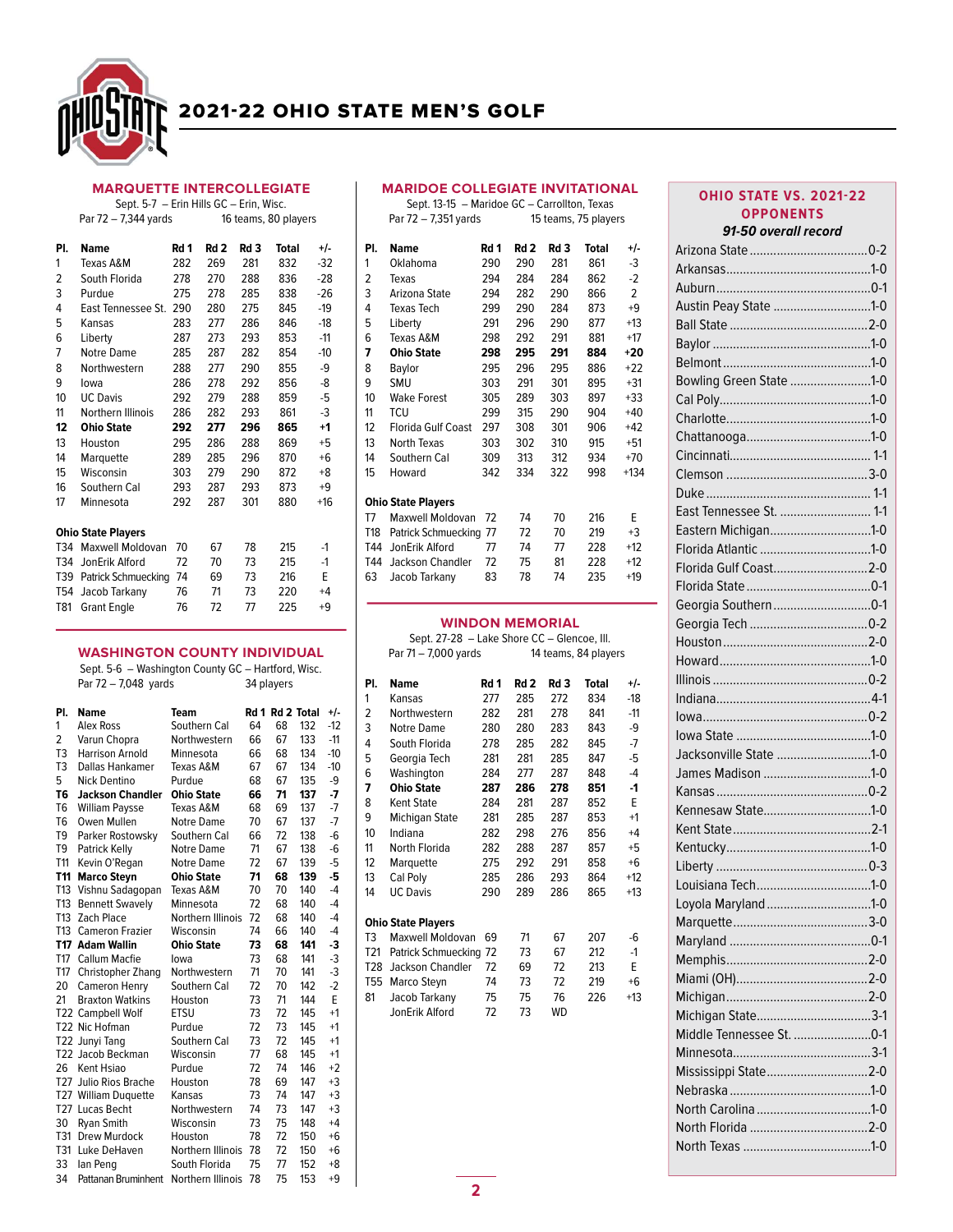

#### BARBARA NICKLAUS CUP

Oct. 4-5, 2021 - Muirfield Village GC - Dublin, Ohio

| Florida State<br>4 | 16.5 |
|--------------------|------|
|--------------------|------|

- 
- 2. Arizona State 12.5<br>3. Ohio State 12 3. Ohio State
- 4. Auburn 7

### Round 1 -- Ohio State 6, Arizona State 2

Sisk/Menne (ASU) def. Steyn/Choi 5&4 Alford/Peter def. Johnston/Linner (ASU) 2&1 Wallin/Vongsaga def. Summerhays/Fosterling (ASU) 2up Chandler/Jamieson def. Anderson/Matthews (ASU) 5&4 Seumanutafa def. Fanali (ASU) 1up Schmuecking def. Coelho (ASU) 6&5 Rosholt (ASU) def. Bourdage 2&1 Moldovan def. Ballester (ASU) 4&3

#### Round 2 -- Florida State 6.5, Ohio State 1.5

Roberts/Williams (FSU) def. Steyn/Choi 1up Bradbury/Heath (FSU) def. Wallin/Vongsaga 2&1 Kjettrup/Finne-Ipsen (FSU) def. Chandler/Jamieson 5&4 Alford/Bourdage halved Futrell/Wallin (FSU) Hodge (FSU) def. Peter 1up Anderson (FSU) def. Schmuecking 3&2 Johnson (FSU) def. Seumanutafa 3&2 Moldovan def. Sakane (FSU) 2&1

#### Round 3 -- Ohio State 4.5, Auburn 3.5

Moldovan/Seumanutafa def. Eshleman/Foster (AUB) 1up Butler/Schofill (AUB) def. Schmuecking/Bourdage 6&4 Chandler/Choi def. Easley/Telfer (AUB) 1 up Wallin/Vongsaga halved Valdes/Sansom (AUB) Coggin (AUB) def. Steyn 1up Jamieson def. O'Berry (AUB) 2up Vogelsong (AUB) def. Alford 6&5 Peter def. McCarthy (AUB) 3&2

### THOMAS SHARKEY IND. COLLEGIATE

|                          | <b>THOMAS SHARKEY IND. COLLEGIATE</b><br>Feb. 7-8, 2022 - Ga. Southern GC - Statesboro, Ga. |                      |    |            |     |       |
|--------------------------|---------------------------------------------------------------------------------------------|----------------------|----|------------|-----|-------|
|                          | Par 72 - 6,876 yards                                                                        |                      |    | 45 players |     |       |
| PI.                      | Name                                                                                        | Team Rd 1 Rd 2 Total |    |            |     | $+/-$ |
| 1                        | <b>Mason Williams</b>                                                                       | 73                   | 72 | 66         | 211 | $-5$  |
| 2                        | <b>Colby Patton</b>                                                                         | 77                   | 73 | 69         | 219 | $+3$  |
| T3                       | Jaron Leasure                                                                               | 72                   | 77 | 71         | 220 | $+4$  |
| T3                       | Adam Wallin                                                                                 | 80                   | 72 | 68         | 220 | $+4$  |
| 5                        | <b>Chris Fosdick</b>                                                                        | 76                   | 74 | 71         | 221 | $+5$  |
| 6                        | <b>Marco Steyn</b>                                                                          | 77                   | 75 | 70         | 222 | +6    |
| T7                       | G. Duangmanee                                                                               | 73                   | 74 | 77         | 224 | $+8$  |
| T7                       | <b>Brantley Baker</b>                                                                       | 73                   | 75 | 76         | 224 | $+8$  |
| T7                       | Jack Boltja                                                                                 | 73                   | 81 | 70         | 224 | $+8$  |
| T <sub>10</sub>          | Sam Jung                                                                                    | 74                   | 76 | 75         | 225 | $+9$  |
| T10                      | Deven Patel                                                                                 | 75                   | 72 | 78         | 225 | $+9$  |
| T <sub>12</sub>          | <b>Cade Russell</b>                                                                         | 77                   | 80 | 69         | 226 | $+10$ |
| T12                      | Hogan Ingram                                                                                | 79                   | 74 | 73         | 226 | $+10$ |
| T14                      | <b>Bradley Plaziak</b>                                                                      | 80                   | 71 | 76         | 227 | $+11$ |
| T14                      | <b>Ben Carberry</b>                                                                         | 73                   | 80 | 74         | 227 | $+11$ |
| T16                      | <b>Grant Engle</b>                                                                          | 74                   | 76 | 79         | 229 | $+13$ |
| T <sub>16</sub>          | <b>Olivier Menard</b>                                                                       | 78                   | 77 | 74         | 229 | $+13$ |
| 18                       | <b>Josh McCabe</b>                                                                          | 82                   | 74 | 74         | 230 | $+14$ |
| T19                      | <b>Todd Duncan</b>                                                                          | 86                   | 75 | 70         | 231 | $+15$ |
| T <sub>19</sub>          | <b>Drayton Stewart</b>                                                                      | 78                   | 75 | 78         | 231 | $+15$ |
| T21                      | George Saunders                                                                             | 74                   | 84 | 74         | 232 | $+16$ |
| T21                      | <b>Dawson Peters</b>                                                                        | 74                   | 79 | 79         | 232 | $+16$ |
| T23                      | Christian Boyd                                                                              | 79                   | 82 | 72         | 233 | $+17$ |
| T <sub>23</sub>          | <b>Will Stakel</b>                                                                          | 81                   | 77 | 75         | 233 | $+17$ |
| T <sub>23</sub>          | <b>Cameron Johnstone</b>                                                                    | 76                   | 75 | 82         | 233 | $+17$ |
| T <sub>23</sub>          | Sean Curran                                                                                 | 82                   | 75 | 76         | 233 | $+17$ |
| T27                      | <b>Tim Bertenbreiter</b>                                                                    | 76                   | 87 | 71         | 234 | $+18$ |
| T <sub>27</sub>          | <b>Connery Meyer</b>                                                                        | 79                   | 79 | 76         | 234 | $+18$ |
| T <sub>27</sub>          | Max Green                                                                                   | 77                   | 82 | 75         | 234 | $+18$ |
| T <sub>27</sub>          | Jet Tickle                                                                                  | 78                   | 80 | 76         | 234 | $+18$ |
| 31                       | Jonas Demant                                                                                | 81                   | 79 | 75         | 235 | $+19$ |
| T32                      | Luke Dasher                                                                                 | 76                   | 80 | 80         | 236 | $+20$ |
| T32                      | <b>Tyler Fox</b>                                                                            | 81                   | 83 | 72         | 236 | $+20$ |
| T32                      | <b>Wilson Andress</b>                                                                       | 77                   | 81 | 78         | 236 | $+20$ |
| 35                       | Jacob Thomas                                                                                | 77                   | 81 | 79         | 237 | $+21$ |
| 36                       | Jack Tickle                                                                                 | 85                   | 79 | 74         | 238 | $+22$ |
| 37                       | <b>Drew Mulcahv</b>                                                                         | 82                   | 79 | 78         | 239 | $+23$ |
| 38                       | <b>Jack Poole</b>                                                                           | 79                   | 88 | 76         | 243 | $+27$ |
| 39                       | <b>Thomas Hogan</b>                                                                         | 82                   | 81 | 82         | 245 | $+29$ |
| 40                       | <b>Colin Bowles</b>                                                                         | 87                   | 82 | 77         | 246 | $+30$ |
| 41                       | lan Glanton                                                                                 | 78                   | 84 | 85         | 247 | $+31$ |
| 42                       | Layne Lambert                                                                               | 84                   | 88 | 76         | 248 | $+32$ |
| 43                       | <b>Elliott Pope</b>                                                                         | 84                   | 87 | 79         | 250 | $+34$ |
| 44                       | Kyle Mitchell                                                                               | 88                   | 84 | 79         | 251 | $+35$ |
| $\overline{\phantom{0}}$ | Will Stewart                                                                                | 89                   | 83 | w          |     |       |

### **OHIO STATE VS. 2021-22** OPPONENTS 91-50 overall record

| Southern Illinois 1-0 |
|-----------------------|
| St. Bonaventure1-0    |
|                       |
|                       |
|                       |
|                       |
|                       |
|                       |
|                       |
|                       |
|                       |
|                       |
|                       |
|                       |
|                       |
|                       |
| Western Kentucky 1-0  |
|                       |
|                       |
|                       |
|                       |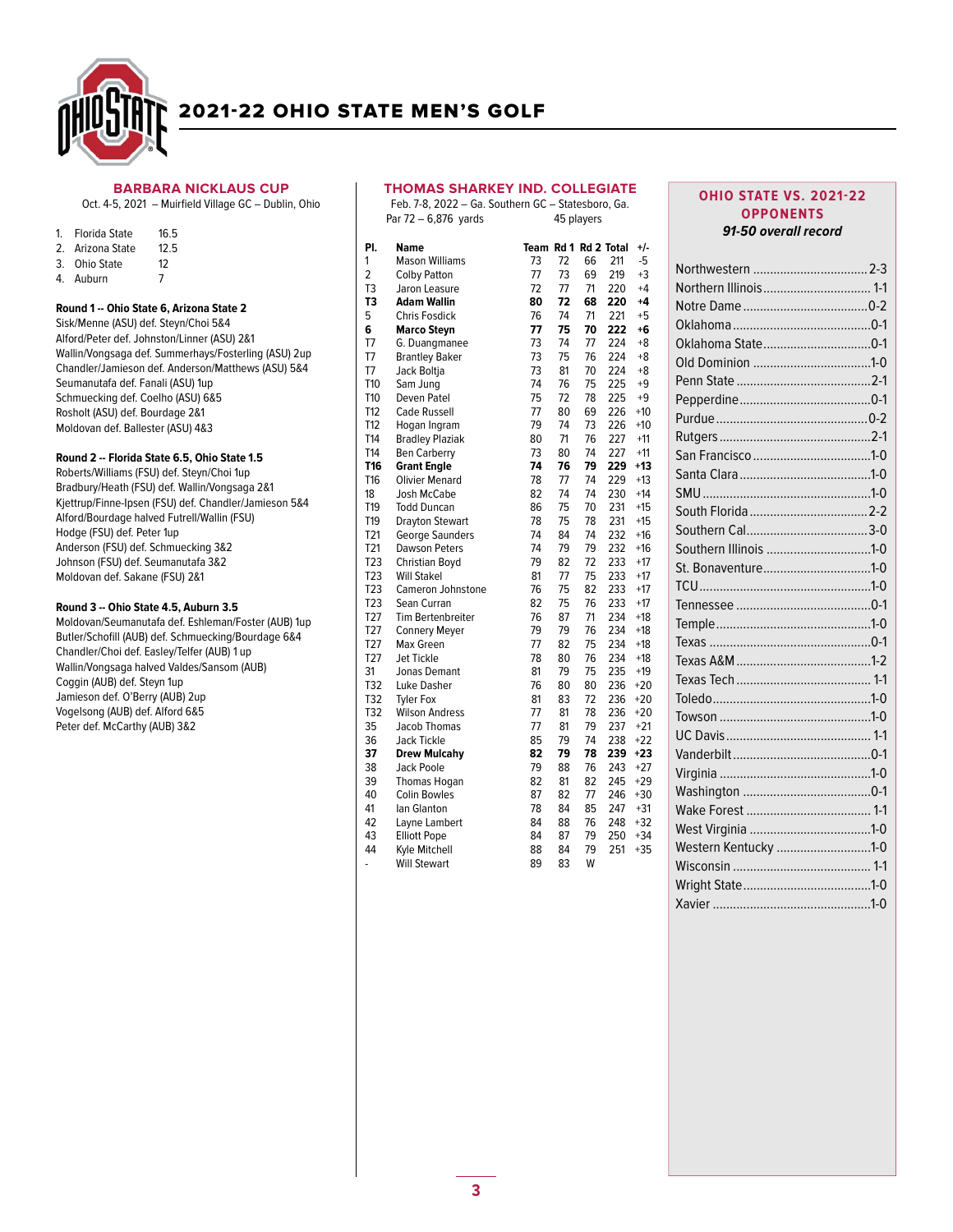

Par  $72 - 7,414$  yards

# 2021-22 OHIO STATE MEN'S GOLF

# NEXUS COLLEGIATE Feb. 14-16 – Albany Club – Bahamas

| PI. | Name                      | Rd 1 | Rd 2 | Rd 3 | Total | +/-    |
|-----|---------------------------|------|------|------|-------|--------|
| 1   | Auburn                    | 304  | 301  | 306  | 911   | $+47$  |
| 2   | <b>Ohio State</b>         | 293  | 315  | 306  | 914   | +50    |
| 3   | North Florida             | 307  | 311  | 309  | 927   | $+63$  |
| 4   | Mississippi State         | 312  | 310  | 309  | 931   | $+67$  |
| 5   | Clemson                   | 302  | 318  | 315  | 935   | $+71$  |
| 6   | Charlotte                 | 310  | 315  | 315  | 940   | $+76$  |
| 7   | Indiana                   | 314  | 324  | 308  | 946   | $+82$  |
| 8   | Chattanooga               | 316  | 333  | 316  | 965   | $+101$ |
| 9   | Jacksonville State        | 315  | 332  | 329  | 976   | $+112$ |
|     | <b>Ohio State Players</b> |      |      |      |       |        |
| 1   | Maxwell Moldovan          | 72   | 73   | 77   | 222   | $+6$   |
| T7  | Adam Wallin               | 68   | 80   | 80   | 228   | $+12$  |
| T16 | JonErik Alford            | 77   | 80   | 77   | 234   | $+18$  |

| 1  | Maxwell Moldovan 72        |    | 73 | 77 | 222 | $+6$  |
|----|----------------------------|----|----|----|-----|-------|
| T7 | <b>Adam Wallin</b>         | 68 | 80 | 80 | 228 | $+12$ |
|    | T16 JonErik Alford         | 77 | 80 | 77 | 234 | $+18$ |
|    | T30 Patrick Schmuecking 76 |    | 87 | 77 | 240 | $+24$ |
|    | T32 Marco Stevn            | 84 | 82 | 75 | 241 | $+25$ |
|    | T46 Jackson Chandler (I)   | 83 | 80 | 87 | 250 | $+34$ |

### COLLETON RIVER COLLEGIATE

March 7-8 – Colleton River Club – Bluffton, S.C.<br>Par 72 – 7,042 yards 15 teams, 75 players Par  $72 - 7,042$  yards

| PI.             | Name                      | Rd 1 | Rd 2 | Rd 3 | Total | +/-   |
|-----------------|---------------------------|------|------|------|-------|-------|
| 1               | Georgia Southern          | 278  | 282  | 274  | 834   | $-30$ |
| 2               | Cincinnati                | 286  | 287  | 270  | 843   | $-21$ |
| 3               | Kansas State              | 283  | 283  | 278  | 844   | $-20$ |
| 4               | <b>Ohio State</b>         | 286  | 286  | 275  | 847   | -17   |
| 5               | Michigan State            | 286  | 283  | 280  | 849   | $-15$ |
| 6               | South Florida             | 283  | 286  | 284  | 853   | $-11$ |
| 7               | Indiana                   | 295  | 286  | 275  | 856   | -8    |
| 8               | Iowa State                | 298  | 293  | 269  | 860   | $-4$  |
| 9               | Memphis                   | 293  | 288  | 285  | 866   | $+2$  |
| 10              | Rutgers                   | 301  | 287  | 280  | 868   | $+4$  |
| 11              | Eastern Michigan          | 294  | 295  | 287  | 876   | $+12$ |
| 12              | Penn State                | 300  | 294  | 283  | 877   | $+13$ |
| 13              | Minnesota                 | 300  | 293  | 287  | 880   | $+16$ |
| 14              | Miami (OH)                | 306  | 293  | 293  | 892   | $+28$ |
| 15              | Bowling Green St.         | 321  | 312  | 290  | 923   | +59   |
|                 | <b>Ohio State Players</b> |      |      |      |       |       |
| T1              | Adam Wallin               | 68   | 69   | 65   | 202   | $-14$ |
| T <sub>28</sub> | Maxwell Moldovan          | 74   | 73   | 69   | 216   | E     |
| T <sub>28</sub> | JonErik Alford            | 72   | 75   | 69   | 216   | E     |
| T35             | Patrick Schmuecking       | 74   | 73   | 72   | 219   | $+3$  |
| T35             | Marco Steyn               | 72   | 71   | 76   | 219   | $+3$  |

### SOUTHERN INVITATIONAL

March 14-15 – The Falls Club – Palm Beach, Fla. Par  $72 - 6,757$  yards

| PI. | Name                     | Rd 1 | Rd <sub>2</sub> | Rd 3 | Total | +/-   |
|-----|--------------------------|------|-----------------|------|-------|-------|
| 1   | Ohio State               | 282  | 277             | 275  | 834   | -30   |
| 2   | Florida Atlantic         | 281  | 287             | 284  | 852   | $-12$ |
| 3   | James Madison            | 292  | 279             | 292  | 863   | $-1$  |
| 4   | <b>Old Dominion</b>      | 294  | 288             | 290  | 872   | +8    |
| 5   | Loyola Maryland          | 295  | 297             | 287  | 879   | $+15$ |
| 6   | Towson                   | 302  | 296             | 288  | 886   | $+22$ |
| T7  | Belmont                  | 297  | 293             | 299  | 889   | $+25$ |
| T7  | Xavier                   | 299  | 286             | 304  | 889   | $+25$ |
| 9   | Temple                   | 304  | 295             | 291  | 890   | $+26$ |
| 10  | St. Bonaventure          | 300  | 297             | 303  | 900   | $+36$ |
| 11  | <b>Austin Peay State</b> | 303  | 305             | 319  | 927   | $+63$ |
|     | Ohio State Players       |      |                 |      |       |       |
| 1   | Maxwell Moldovan         | 66   | 68              | 67   | 201   | $-15$ |
| 3   | Adam Wallin              | 73   | 68              | 67   | 208   | -8    |
| T7  | Marco Steyn              | 72   | 74              | 67   | 213   | -3    |
| T7  |                          |      | 67              | 72   | 213   | -3    |
|     | Jackson Chandler (I) 74  |      |                 |      |       |       |

# VALSPAR COLLEGIATE INVITATIONAL

T16 Grant Engle (I) 71 73 75 219 +3<br>T23 JonErik Alford 71 68 82 221 +5

T27 Patrick Schmuecking 75 73 74 222 +6

T23 JonErik Alford

|                 | March 28-29  – The Floridian Golf Club – Palm City, Fla. |      |      |      |                      |       |
|-----------------|----------------------------------------------------------|------|------|------|----------------------|-------|
|                 | Par 71 – 6,921 yards                                     |      |      |      | 15 teams, 81 players |       |
| PI.             | <b>Name</b>                                              | Rd 1 | Rd 2 | Rd 3 | <b>Total</b>         | +/-   |
| 1               | Pepperdine                                               | 274  | 266  | 278  | 818                  | $-34$ |
| 2               | Florida State                                            | 274  | 285  | 273  | 832                  | $-20$ |
| 3               | <b>Wake Forest</b>                                       | 280  | 281  | 276  | 837                  | $-15$ |
| 4               | Duke                                                     | 285  | 276  | 277  | 838                  | $-14$ |
| 5               | Arizona State                                            | 272  | 282  | 285  | 839                  | $-13$ |
| 6               | <b>Ohio State</b>                                        | 276  | 285  | 279  | 840                  | $-12$ |
| 7               | <b>North Carolina</b>                                    | 281  | 275  | 285  | 841                  | $-11$ |
| T <sub>8</sub>  | South Florida                                            | 284  | 282  | 281  | 847                  | -5    |
| T8              | <b>Texas Tech</b>                                        | 280  | 284  | 283  | 847                  | -5    |
| 10              | Clemson                                                  | 285  | 280  | 286  | 851                  | $-1$  |
| 11              | Texas A&M                                                | 287  | 286  | 279  | 852                  | E     |
| 12              | Houston                                                  | 279  | 286  | 291  | 856                  | $+4$  |
| 13              | Marquette                                                | 281  | 296  | 284  | 861                  | $+9$  |
| 14              | Southern California 283                                  |      | 293  | 290  | 866                  | $+14$ |
| 15              | Minnesota                                                | 288  | 293  | 291  | 872                  | $+20$ |
|                 | <b>Ohio State Players</b>                                |      |      |      |                      |       |
| T14             | <b>Maxwell Moldovan</b>                                  | 69   | 69   | 71   | 209                  | -4    |
| T17             | Adam Wallin                                              | 67   | 72   | 71   | 210                  | -3    |
| T <sub>22</sub> | JonErik Alford                                           | 69   | 75   | 67   | 211                  | $-2$  |
| T42             | Marco Steyn                                              | 77   | 69   | 70   | 216                  | +3    |

T46 Jackson Chandler 71 75 71 217 +4

### MASON RUDOLPH CHAMPIONSHIP

April 1-3 – Vanderbilt Legends Club – Nashville, Tenn. 15 teams, 87 players Pl. Name Rd 1 Rd 2 Rd 3 Total +/-

| 1               | Vanderbilt                | 266 | 270 | 270 | 806 | -46   |
|-----------------|---------------------------|-----|-----|-----|-----|-------|
| 2               | Liberty                   | 277 | 271 | 267 | 815 | $-37$ |
| 3               | Tennessee                 | 275 | 280 | 281 | 836 | $-16$ |
| 4               | Middle Tennessee St. 276  |     | 282 | 286 | 844 | -8    |
| 5               | <b>Ohio State</b>         | 282 | 278 | 286 | 846 | -6    |
| 6               | Cincinnati                | 278 | 285 | 284 | 847 | -5    |
| 7               | Virginia                  | 285 | 285 | 290 | 860 | $+8$  |
| T <sub>8</sub>  | Mississippi State         | 285 | 285 | 291 | 861 | $+9$  |
| T8              | Louisiana Tech            | 286 | 286 | 289 | 861 | $+9$  |
| T10             | Memphis                   | 291 | 285 | 287 | 863 | $+11$ |
| T <sub>10</sub> | West Virginia             | 292 | 284 | 287 | 863 | $+11$ |
| 12              | Santa Clara               | 289 | 285 | 293 | 867 | $+15$ |
| 13              | <b>Ball State</b>         | 285 | 288 | 299 | 872 | $+20$ |
| 14              | Kennesaw State            | 296 | 285 | 301 | 882 | +30   |
| 15              | Western Kentucky          | 290 | 290 | 308 | 888 | +36   |
|                 | <b>Ohio State Players</b> |     |     |     |     |       |
| T12             | Maxwell Moldovan          | 71  | 68  | 69  | 208 | -5    |
| T19             | <b>Jackson Chandler</b>   | 69  | 70  | 72  | 211 | $-2$  |
| T19             | P. Schmuecking (Ind.) 69  |     | 71  | 71  | 211 | $-2$  |
| T34             | <b>Adam Wallin</b>        | 71  | 73  | 70  | 214 | $+1$  |
| T34             | Marco Steyn               | 71  | 67  | 76  | 214 | $+1$  |
| T61             | JonErik Alford            | 71  | 76  | 75  | 222 | $+9$  |
|                 |                           |     |     |     |     |       |

#### ROBERT KEPLER INTERCOLLEGIATE

| April 23-24 - Columbus Country Club - Columbus, Ohio |                           |      |                      |      |              |       |  |  |  |  |
|------------------------------------------------------|---------------------------|------|----------------------|------|--------------|-------|--|--|--|--|
|                                                      | Par 72 – 7,077 yards      |      | 13 teams, 81 players |      |              |       |  |  |  |  |
| PI.                                                  | Name                      | Rd 1 | Rd <sub>2</sub>      | Rd 3 | <b>Total</b> | +/-   |  |  |  |  |
| 1                                                    | <b>Illinois</b>           | 278  | 275                  | 281  | 834          | $-30$ |  |  |  |  |
| $\overline{2}$                                       | <b>Ohio State</b>         | 275  | 285                  | 287  | 847          | $-17$ |  |  |  |  |
| 3                                                    | Northwestern              | 283  | 284                  | 288  | 855          | -9    |  |  |  |  |
| T <sub>4</sub>                                       | <b>Kent State</b>         | 287  | 281                  | 289  | 857          | $-7$  |  |  |  |  |
| T <sub>4</sub>                                       | Penn State                | 280  | 286                  | 291  | 857          | $-7$  |  |  |  |  |
| 6                                                    | Indiana                   | 285  | 284                  | 290  | 859          | -5    |  |  |  |  |
| $\overline{7}$                                       | Michigan State            | 291  | 289                  | 289  | 869          | $+5$  |  |  |  |  |
| 8                                                    | Rutgers                   | 286  | 295                  | 291  | 872          | $+8$  |  |  |  |  |
| 9                                                    | Michigan                  | 287  | 297                  | 294  | 878          | $+14$ |  |  |  |  |
| 10                                                   | <b>Northern Illinois</b>  | 296  | 291                  | 292  | 879          | $+15$ |  |  |  |  |
| 11                                                   | Toledo                    | 289  | 297                  | 299  | 885          | $+21$ |  |  |  |  |
| 12                                                   | Miami (OH)                | 296  | 297                  | 293  | 886          | $+22$ |  |  |  |  |
| 13                                                   | <b>Ball State</b>         | 296  | 293                  | 304  | 893          | $+29$ |  |  |  |  |
|                                                      | <b>Ohio State Players</b> |      |                      |      |              |       |  |  |  |  |
| 1                                                    | Maxwell Moldovan          | 68   | 69                   | 68   | 205          | $-11$ |  |  |  |  |
| T <sub>8</sub>                                       | <b>Adam Wallin</b>        | 68   | 73                   | 71   | 212          | $-4$  |  |  |  |  |
| 18                                                   | Patrick Schmuecking 70    |      | 72                   | 74   | 216          | F     |  |  |  |  |
| T19                                                  | JonErik Alford (I)        | 73   | 68                   | 76   | 217          | $+1$  |  |  |  |  |
| T <sub>19</sub>                                      | Grant Engle (I)           | 76   | 69                   | 72   | 217          | $+1$  |  |  |  |  |
| T48                                                  | <b>Jackson Chandler</b>   | 77   | 71                   | 74   | 222          | $+6$  |  |  |  |  |
| <b>T48</b>                                           | Marco Steyn               | 69   | 79                   | 74   | 222          | $+6$  |  |  |  |  |
| 78                                                   | Drew Mulcahy (I)          | 78   | 78                   | 81   | 237          | $+21$ |  |  |  |  |
|                                                      |                           |      |                      |      |              |       |  |  |  |  |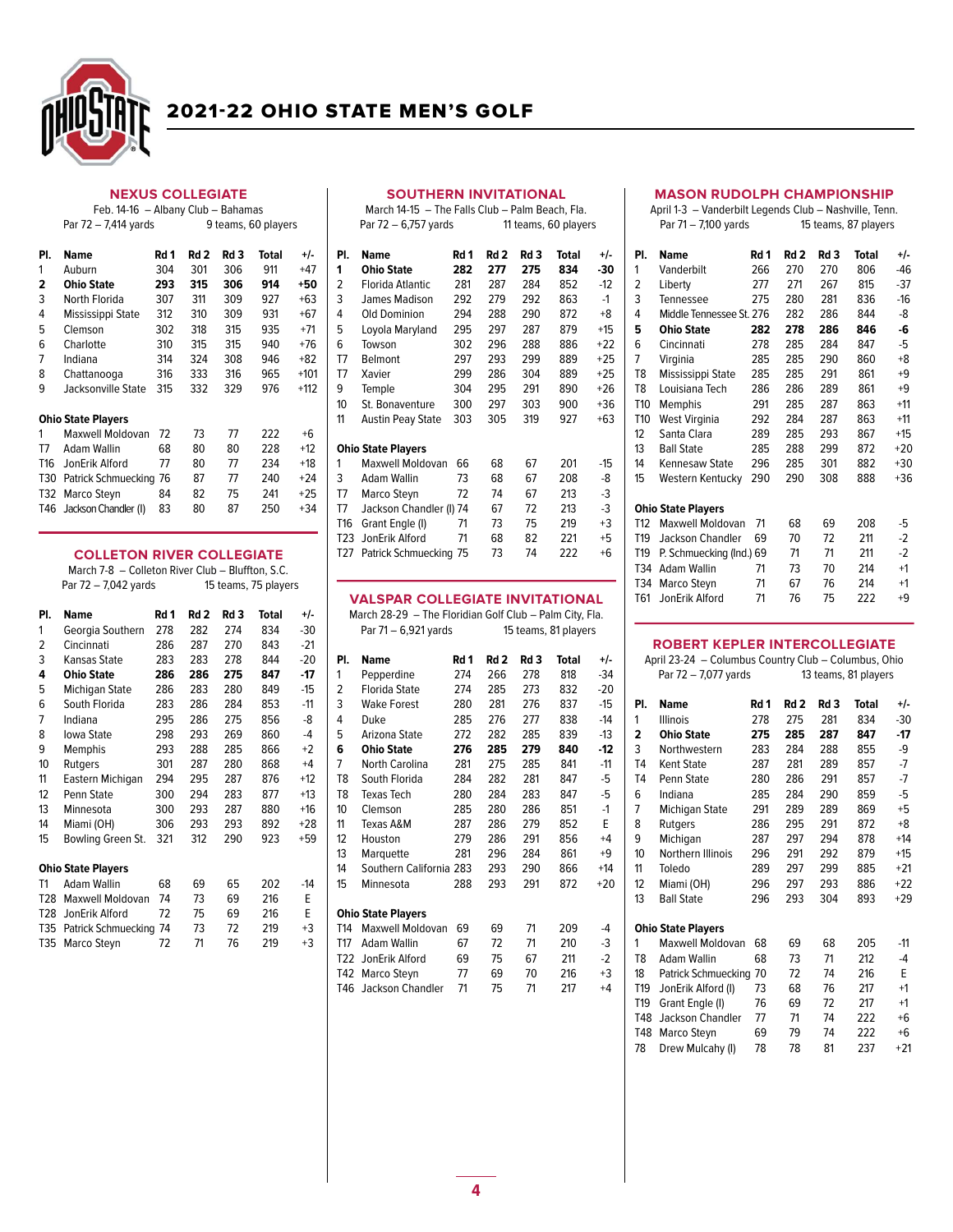

### BIG TEN CHAMPIONSHIP

#### April 29 - May 1 – French Lick Resort – French Lick, Ind. 14 teams, 70 players

| PI.             | <b>Name</b>               | Rd 1 | Rd 2 | Rd 3 | Total | +/-   |
|-----------------|---------------------------|------|------|------|-------|-------|
| 1               | <b>Illinois</b>           | 286  | 292  | 307  | 885   | $+21$ |
| 2               | Michigan State            | 276  | 301  | 309  | 886   | $+22$ |
| 3               | Maryland                  | 294  | 291  | 302  | 887   | $+23$ |
| 4               | Northwestern              | 291  | 293  | 306  | 890   | $+26$ |
| 5               | Wisconsin                 | 284  | 302  | 305  | 891   | $+27$ |
| 6               | Purdue                    | 287  | 295  | 312  | 894   | $+30$ |
| 7               | lowa                      | 300  | 293  | 302  | 895   | $+31$ |
| 8               | Penn State                | 291  | 298  | 307  | 896   | $+32$ |
| 9               | Indiana                   | 293  | 305  | 305  | 903   | $+39$ |
| 10              | Minnesota                 | 298  | 303  | 306  | 907   | $+43$ |
| 11              | Rutgers                   | 295  | 297  | 317  | 909   | $+45$ |
| 12              | <b>Ohio State</b>         | 297  | 306  | 309  | 912   | $+48$ |
| 13              | Michigan                  | 303  | 303  | 313  | 919   | $+55$ |
| 14              | Nebraska                  | 304  | 316  | 324  | 944   | $+80$ |
|                 |                           |      |      |      |       |       |
|                 | <b>Ohio State Players</b> |      |      |      |       |       |
| T <sub>12</sub> | <b>Maxwell Moldovan</b>   | 74   | 73   | 75   | 222   | $+6$  |
| T <sub>36</sub> | Marco Steyn               | 70   | 78   | 80   | 228   | $+12$ |
| T <sub>52</sub> | <b>Adam Wallin</b>        | 81   | 77   | 75   | 233   | $+17$ |
| <b>T58</b>      | JonErik Alford            | 78   | 78   | 79   | 235   | $+19$ |
| 66              | Patrick Schmuecking       | 75   | 84   | 82   | 241   | $+25$ |

### NCAA COLUMBUS REGIONAL

| May 16-18 - OSU GC (Scarlet Course) - Columbus, Ohio |                           |      |                      |                 |       |       |  |  |  |
|------------------------------------------------------|---------------------------|------|----------------------|-----------------|-------|-------|--|--|--|
|                                                      | Par 71 – 7,422 yards      |      | 13 teams, 75 players |                 |       |       |  |  |  |
| PI.                                                  | <b>Name</b>               | Rd 1 | Rd 2                 | Rd <sub>3</sub> | Total | $+/-$ |  |  |  |
| T1                                                   | Oklahoma State            | 280  | 281                  | 281             | 842   | $-10$ |  |  |  |
| T1                                                   | Georgia Tech              | 290  | 271                  | 281             | 842   | -10   |  |  |  |
| 3                                                    | <b>Ohio State</b>         | 290  | 284                  | 282             | 856   | $+4$  |  |  |  |
| 4                                                    | Arkansas                  | 292  | 286                  | 281             | 859   | $+7$  |  |  |  |
| 5                                                    | East Tennessee St.        | 286  | 290                  | 286             | 862   | $+10$ |  |  |  |
| T <sub>6</sub>                                       | San Francisco             | 288  | 290                  | 288             | 866   | $+14$ |  |  |  |
| T <sub>6</sub>                                       | Clemson                   | 289  | 286                  | 291             | 866   | $+14$ |  |  |  |
| 8                                                    | Duke                      | 290  | 289                  | 288             | 867   | $+15$ |  |  |  |
| T9                                                   | Kentucky                  | 294  | 291                  | 283             | 868   | $+16$ |  |  |  |
| T <sub>9</sub>                                       | <b>Wright State</b>       | 297  | 287                  | 284             | 868   | $+16$ |  |  |  |
| 11                                                   | Northwestern              | 295  | 289                  | 288             | 872   | $+20$ |  |  |  |
| 12                                                   | <b>Florida Gulf Coast</b> | 298  | 294                  | 282             | 874   | $+22$ |  |  |  |
| 13                                                   | Southern Illinois         | 307  | 307                  | 295             | 909   | $+57$ |  |  |  |
|                                                      | <b>Ohio State Players</b> |      |                      |                 |       |       |  |  |  |
| T4                                                   | <b>Jackson Chandler</b>   | 72   | 69                   | 70              | 211   | $-2$  |  |  |  |
| T <sub>20</sub>                                      | Maxwell Moldovan          | 74   | 71                   | 70              | 215   | $+2$  |  |  |  |
| T <sub>20</sub>                                      | Adam Wallin               | 71   | 73                   | 71              | 215   | $+2$  |  |  |  |
| T <sub>20</sub>                                      | JonErik Alford            | 73   | 71                   | 71              | 215   | $+2$  |  |  |  |
| T60                                                  | Patrick Schmuecking 75    |      | 73                   | 76              | 224   | $+11$ |  |  |  |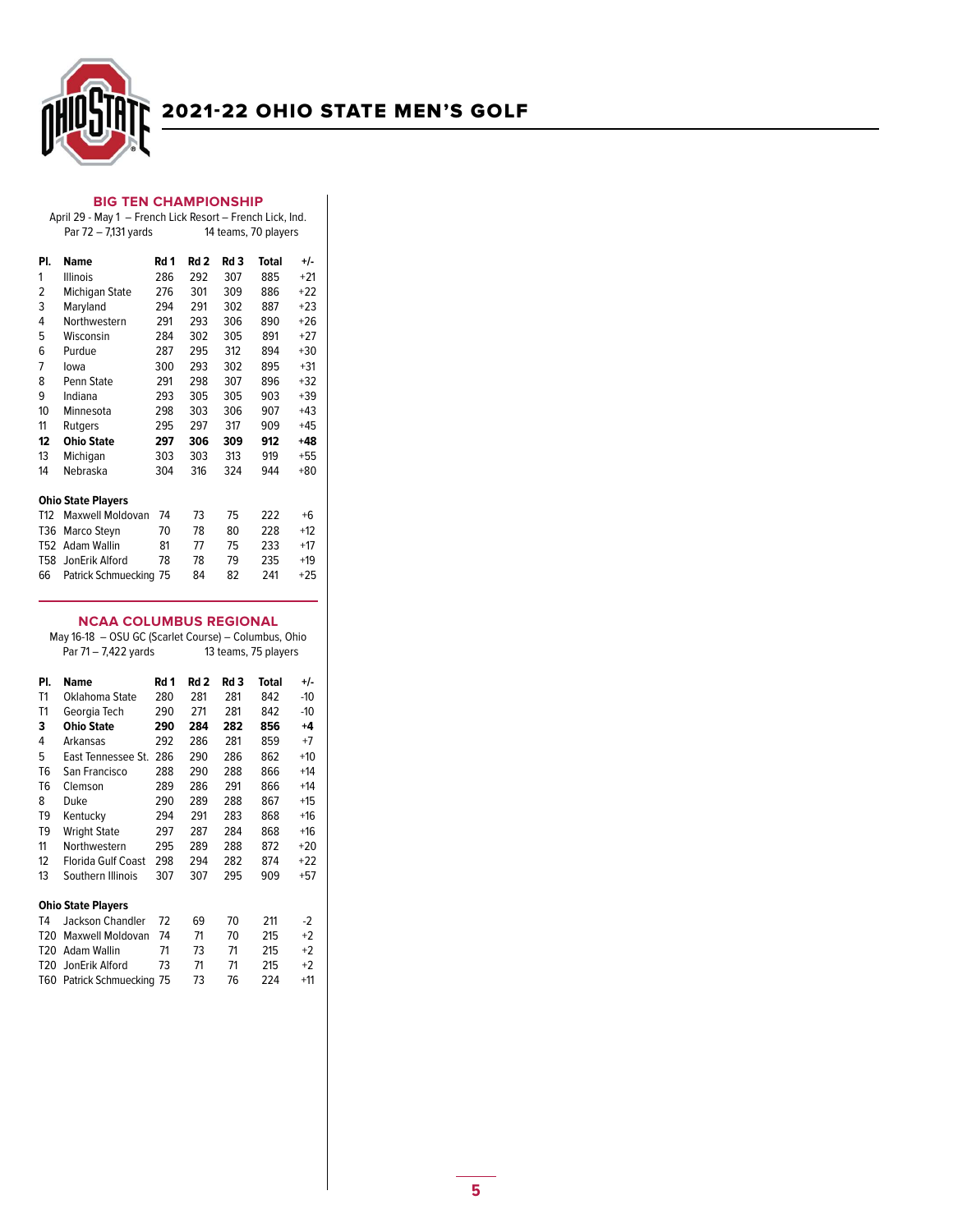



JonErik Alford R-Sr. Johns Creek, Ga. Mount Pisgah Christian School

|              |        |      |                |       | Low | Low | Top | Top | Top  | <b>Top Fin</b> | Rds.     |          | % of Rds.      |
|--------------|--------|------|----------------|-------|-----|-----|-----|-----|------|----------------|----------|----------|----------------|
| Year         | Events | Rds. | <b>Strokes</b> | Ava.  | 18  | 54  | 10  | 20  | Fin. | To $+/-$       | Counted  |          | <b>Counted</b> |
| 2018-19      |        | 4    | 304            | 76.00 | 72  |     |     |     | 3rd  | $+2$           | 1.0      |          | 50.00          |
| 2019-20      |        | 6    | 446            | 74.33 | 70  | 218 | 0   |     | 48th | $+5$           | 2.0      |          | 66.7           |
| 2020-21      |        |      | 227            | 75.67 | 72  | 227 | 0   | 0   | 63rd | $+14$          | $\Omega$ | $\Omega$ |                |
| 2021-22      | 11     | 32   | 2359           | 73.72 | 67  | 211 | 0   | 3   | 16th | $-2$           | 23.25    | 27       | 86.11          |
| <b>Total</b> | 16     | 45   | 3336           | 74.13 | 67  | 211 |     | 5   | 3rd  | $-2$           | 26.25    | 32.0     | 82.03          |

|                                      |      |      |           |       |       | Overall       |
|--------------------------------------|------|------|-----------|-------|-------|---------------|
| 2021-22                              | Rd 1 | Rd 2 | Rd 3      | Total | +/-   | <b>Finish</b> |
| Marquette Intercollegiate            | 72   | 70   | 73        | 215   | $-1$  | 34th          |
| Maridoe Invitational                 | 77   | 74   | 77        | 228   | $+12$ | 44th          |
| Windon Memorial (Ind.)               | 72   | 73   | <b>WD</b> | 145   |       |               |
| <b>NEXUS Collegiate</b>              | 77   | 80   | 77        | 234   | $+18$ | 16th          |
| <b>Colleton River Collegiate</b>     | 72   | 75   | 69        | 216   | F     | 28th          |
| Southern Invitational                | 71   | 68   | 82        | 221   | $+5$  | 23rd          |
| Valspar Collegiate Invitational      | 69   | 75   | 67        | 211   | $-2$  | 22nd          |
| Mason Rudolph Championship           | 71   | 76   | 75        | 222   | $+9$  | 61st          |
| Robert Kepler Intercollegiate (Ind.) | 73   | 68   | 76        | 217   | $+1$  | 19th          |
| Big Ten Championship                 | 78   | 78   | 79        | 235   | $+19$ | 58th          |
| <b>NCAA Columbus Regional</b>        | 73   | 71   | 71        | 215   | $+2$  | 20th          |
|                                      |      |      |           |       |       |               |

| 2020-21                              | Rd 1 | Rd 2 |      | Rd 3 Total | +/-   | Overall<br>Finish        |
|--------------------------------------|------|------|------|------------|-------|--------------------------|
| Robert Kepler Intercollegiate (Ind.) | 76   | 79   | 72   | 227        | $+14$ | 63rd                     |
|                                      |      |      |      |            |       | Overall                  |
| 2019-20                              | Rd 1 | Rd 2 | Rd 3 | Total      | +/-   | <b>Finish</b>            |
| Crooked Stick Invitational           | 78   | 77   | 73   | 228        | $+12$ | 48th                     |
| Musketeers Classic (Ind.)            | 70   | 72   | 76   | 218        | $+5$  | 19th                     |
| 2018-19                              | Rd 1 | Rd 2 | Rd 3 | Total      | +/-   | Overall<br><b>Finish</b> |
| Bill Blazer Memorial (Ind.)          | 74   | 72   |      | 146        | $+2$  | 3rd                      |
| Robert Kepler Intercollegiate        | 86   | 72   |      | 158        | $+16$ | 70th                     |



**Jackson Chandler**<br>Mass Chandler Mark Jr. Dublin, Ohio Dublin Jerome

| Year    | Events | Rds. | <b>Strokes</b> | Avg.  | Low<br>18 | Low<br>54 | Top<br>10 | Top<br>20 | Top<br>Fin. | <b>Top Fin</b><br>To $+/-$ | Rds.<br>Counted |     | $%$ of Rds.<br>Counted |
|---------|--------|------|----------------|-------|-----------|-----------|-----------|-----------|-------------|----------------------------|-----------------|-----|------------------------|
| 2019-20 | 6      | 18   | 1344           | 74.67 | 69        | 217       |           |           | 5th         | $+4$                       | 9               | 12  | 75.0                   |
| 2020-21 |        | 21   | 1536           | 73.14 | 67        | 214       |           |           | 7th         | $-2$                       | 19.0            | 21  | 90.48                  |
| 2021-22 | 9      | 26   | 1902           | 73.15 | 66        | 211       |           | 4         | 4th         | -7                         | 14.5            | 18  | 80.56                  |
| Total   | 22     | 65   | 4782           | 73.57 | 66        | 211       | 6         | 8         | 4th         | -7                         | 42.5            | -51 | 83.33                  |

|                                 |      |      |      |            |       | Overall        |
|---------------------------------|------|------|------|------------|-------|----------------|
| 2021-21                         | Rd 1 | Rd 2 | Rd 3 | Total      | +/-   | Finish         |
| Washington County Inv. (Ind.)   | 66   | 71   |      | 137        | -7    | 6th            |
| Maridoe Invitational            | 72   | 75   | 81   | 228        | $+12$ | 44th           |
| Windon Memorial                 | 72   | 69   | 72   | 213        | F     | 28th           |
| NEXUS Collegiate (Ind.)         | 83   | 80   | 87   | 250        | $+34$ | 46th           |
| Southern Invitational (Ind.)    | 74   | 67   | 72   | 213        | $-3$  | 7th            |
| Valspar Collegiate Invitational | 71   | 75   | 71   | 217        | $+4$  | 46th           |
| Mason Rudolph Championship      | 69   | 70   | 72   | 211        | $-2$  | 19th           |
| Robert Kepler Intercollegiate   | 77   | 71   | 74   | 222        | $+6$  | 48th           |
| <b>NCAA Columbus Regional</b>   | 72   | 69   | 70   | 211        | -2    | 4th            |
|                                 |      |      |      |            |       | <b>Overall</b> |
| 2020-21                         | Rd 1 | Rd 2 |      | Rd 3 Total | +/-   | Finish         |

|                                       |    |                      |    |     |       | Overall       |
|---------------------------------------|----|----------------------|----|-----|-------|---------------|
| 2019-20                               |    | Rd 1 Rd 2 Rd 3 Total |    |     | +/-   | <b>Finish</b> |
| Inverness Intercollegiate             | 76 | 75                   | 76 | 227 | $+14$ | 54th          |
| Nike Collegiate Invitational          | 72 | 74                   | 79 | 225 | +12   | 67th          |
| Dayton Flyer Invitational (Ind.)      | 71 | 77                   | 69 | 217 | +4    | 5th           |
| Puerto Rico Classic                   | 76 | 74                   | 73 | 223 | $+7$  | 54th          |
| <b>Colleton River Collegiate</b>      | 74 | 77                   | 80 | 231 | $+15$ | 68th          |
| The Challenge at Concession (Ind.) 73 |    | 73                   | 75 | 221 | +5    | 3rd           |
|                                       |    |                      |    |     |       |               |

| 2020-21                       | Rd 1 |    | Rd 2 Rd 3 Total |     | $+/-$   | Overall<br><b>Finish</b> |
|-------------------------------|------|----|-----------------|-----|---------|--------------------------|
| Kiawah Invitational           | 71   | 73 | 77              | 221 | +5      | 54th                     |
| Valspar Collegiate            | 73   | 74 | 69              | 216 | $+3$    | 26th                     |
| Boilermaker Invitational      | 75   | 73 | 71              | 219 | $+3$    | 23rd                     |
| ASU Thunderbird Invitational  | 68   | 77 | 72              | 217 | $+4$    | 64th                     |
| Robert Kepler Intercollegiate | 67   | 75 | 72              | 214 | $^{+1}$ | 7th                      |
| Big Ten Championship          | 79   | 76 | 80              | 235 | $+19$   | 48th                     |
| NCAA Tallahassee Regional     | 70   | 72 | 72              | 214 | -2      | 19th                     |
|                               |      |    |                 |     |         |                          |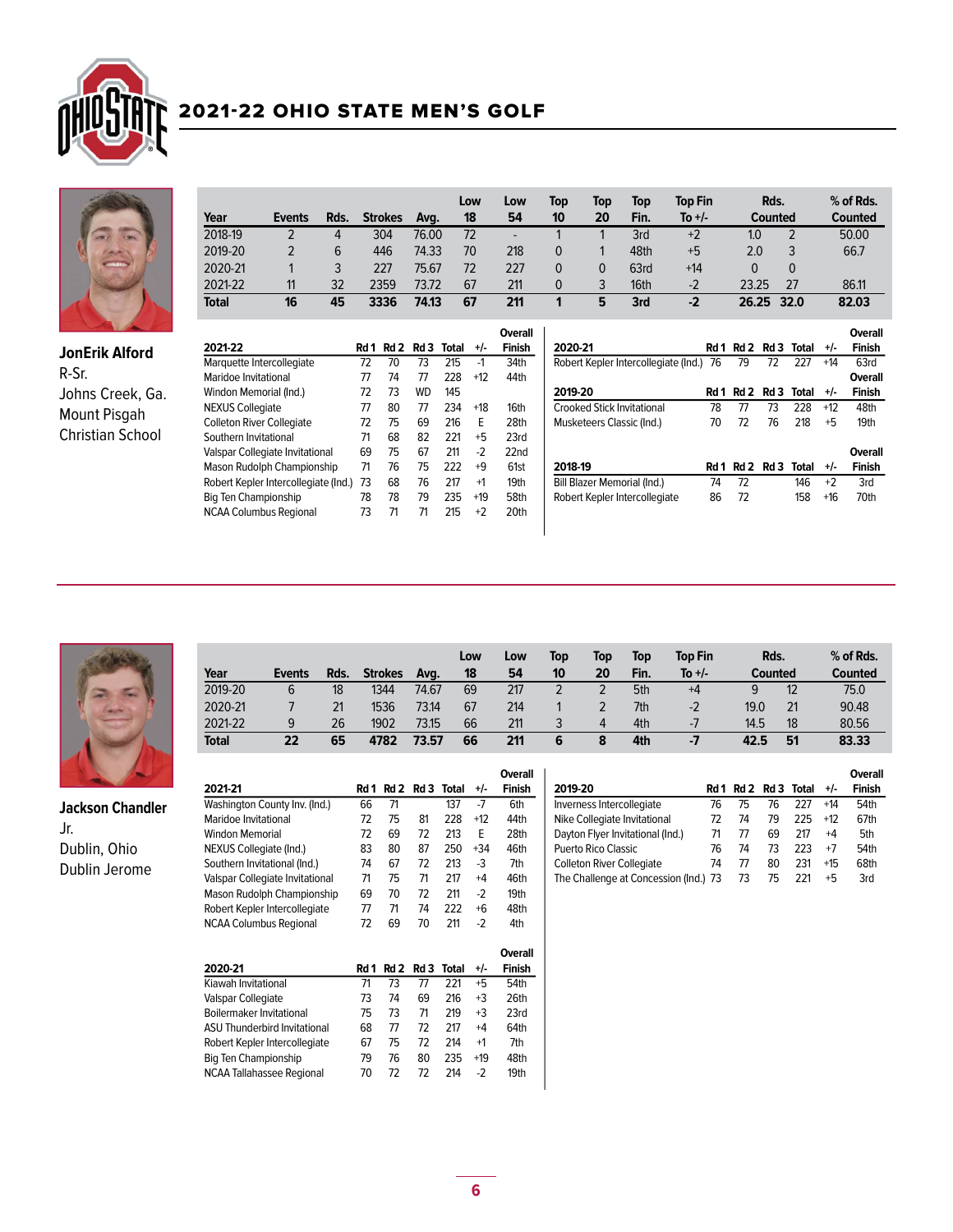



|              |               |                   |                |       | Low | Low | Top | Top | Top              | <b>Top Fin</b> | Rds.    |    | % of Rds. |
|--------------|---------------|-------------------|----------------|-------|-----|-----|-----|-----|------------------|----------------|---------|----|-----------|
| Year         | <b>Events</b> | Rds.              | <b>Strokes</b> | Ava.  | 18  | 54  | 10  | 20  | Fin.             | To +/-         | Counted |    | Counted   |
| 2018-19      |               | 19                | 1421           | 74.79 | 68  | 212 |     |     | 2nd              | -1             |         |    | 50.0      |
| 2019-20      | 6             | 18                | 1340           | 74.44 | 69  | 213 |     |     | 23rd             |                | 12      | 18 | 66.7      |
| 2020-21      | 4             | $12 \overline{ }$ | 886            | 73.83 | 71  | 218 | 0   |     | 11 <sub>th</sub> | $+2$           | 0       |    | $- -$     |
| 2021-22      | 4             | 12                | 890            | 74.17 | 69  | 217 | 0   | 3   | 16th             | $+1$           | 1.5     |    | 50.00     |
| <b>Total</b> | 21            | 61                | 4537           | 74.38 | 68  | 212 |     | 6   | 2nd              | -1             | 14.5    | 23 | 63.04     |

Overall

Overall<br>Finish+/-

Bill Blazer Memorial (Ind.) 72 71 143 -1 2nd<br>Robert Kepler Intercollegiate 83 81 164 +22 76th

| <b>Grant Engle</b> |
|--------------------|
| Sr.                |
| Springfield, Ohio  |
| Shawnee            |

|                                         |      |      |      |       |       | Overall          |                                    |      |      |      |       |       | Overal        |
|-----------------------------------------|------|------|------|-------|-------|------------------|------------------------------------|------|------|------|-------|-------|---------------|
| 2021-22                                 | Rd 1 | Rd 2 | Rd 3 | Total | $+/-$ | <b>Finish</b>    | 2019-20                            | Rd 1 | Rd 2 | Rd 3 | Total | $+/-$ | <b>Finish</b> |
| Marquette Intercollegiate               | 76   | 72   | 77   | 225   | $+9$  | 81st             | Inverness Intercollegiate          | 75   | 79   | 71   | 225   | $+12$ | 46th          |
| Thomas Sharkey Ind. Coll. (Ind.)        | 74   | 76   | 79   | 229   | $+13$ | 16th             | Nike Collegiate Invitational       | 72   | 69   | 72   | 213   | Е     | 23rd          |
| Southern Invitational (Ind.)            | 71   | 73   | 75   | 219   | $+3$  | 16th             | <b>Crooked Stick Invitational</b>  | 74   | 78   | 73   | 225   | $+9$  | 32nd          |
| Robert Kepler Intercollegiate (Ind.)    | 76   | 69   | 72   | 217   | $+1$  | 19th             | Puerto Rico Classic                | 79   | 71   | 72   | 222   | $+6$  | 50th          |
|                                         |      |      |      |       |       |                  | Colleton River Collegiate (Ind.)   | 77   | 72   | 75   | 224   | $+8$  | 44th          |
|                                         |      |      |      |       |       |                  | The Challenge at Concession        | 80   | 75   | 76   | 231   | +15   | 16th          |
|                                         |      |      |      |       |       | Overall          |                                    |      |      |      |       |       |               |
| 2020-21                                 | Rd 1 | Rd 2 | Rd 3 | Total | $+/-$ | <b>Finish</b>    |                                    |      |      |      |       |       | Overal        |
| Kiawah Invitational (Ind.)              | 72   | 79   | 71   | 222   | $+6$  | 58th             | 2018-19                            | Rd 1 | Rd 2 | Rd 3 | Total | $+/-$ | <b>Finish</b> |
| Boilermaker Invitational (Ind.)         | 74   | 72   | 72   | 218   | $+2$  | 11th             | Northern Inter. Invite (Ind.)      | 74   | 78   | 77   | 229   | $+13$ | 50th          |
| ASU Thunderbird Invitational (Ind.) 73  |      | 72   | 81   | 226   | $+13$ | 92 <sub>nd</sub> | Gordin Classic (Ind.)              | 78   | 68   | 71   | 217   | $+1$  | 16th          |
| Robert Kepler Intercollegiate (Ind.) 72 |      | 73   | 75   | 220   | $+7$  | 25th             | Bandon Dunes Champ. (Ind.)         | 81   | 70   | 79   | 230   | $+14$ | 59th          |
|                                         |      |      |      |       |       |                  | Linger Longer Invitational (Ind.)  | 81   | 72   | 73   | 226   | $+10$ | 61st          |
|                                         |      |      |      |       |       |                  | Irish Creek Intercollegiate (Ind.) | 71   | 72   | 69   | 212   | $-1$  | 20th          |
|                                         |      |      |      |       |       |                  |                                    |      |      |      |       |       |               |



| Year         | <b>Events</b> | Rds. | <b>Strokes</b> | Avg. | Low<br>18 | Low<br>54 | Top<br>10 | Top<br>20 | <b>Top</b><br>Fin. | <b>Top Fin</b><br>To $+/-$ | Rds.<br><b>Counted</b> | % of Rds.<br><b>Counted</b> |
|--------------|---------------|------|----------------|------|-----------|-----------|-----------|-----------|--------------------|----------------------------|------------------------|-----------------------------|
| 2021-22      |               |      |                |      |           |           |           |           |                    |                            |                        |                             |
| <b>Total</b> |               |      |                |      |           |           |           |           |                    |                            |                        |                             |

Robert Kepler Intercollegiate

## Tyler Groomes Fr. | Dublin, Ohio | Dublin Jerome



Maxwell Moldovan So. Uniontown, Ohio Green

| Year                             | <b>Events</b> | Rds. |      | <b>Strokes</b>  | Avq.            |              | Low<br>18 | Low<br>54        | Top<br>10      | Top<br>20                | Top<br>Fin.                         | <b>Top Fin</b><br>To $+/-$ |       | Rds.<br>Counted |       |       | $%$ of Rds.<br>Counted |
|----------------------------------|---------------|------|------|-----------------|-----------------|--------------|-----------|------------------|----------------|--------------------------|-------------------------------------|----------------------------|-------|-----------------|-------|-------|------------------------|
| 2020-21                          | 8             | 24   |      | 1716            | 71.50           |              | 66        | 204              | 3              | 6                        | 2nd                                 | $-10$                      | 23.5  |                 | 24    |       | 97.92                  |
| 2021-22                          | 11            | 33   |      | 2336            | 70.79           |              | 66        | 201              | 5              | 9                        | 1st                                 | $-15$                      | 30.58 |                 | 33    |       | 92.67                  |
| <b>Total</b>                     | 19            | 57   |      | 4052            | 71.09           |              | 66        | 201              | 8<br>15<br>1st |                          | $-15$                               | 54.08                      |       | 57              |       | 94.88 |                        |
|                                  |               |      |      |                 |                 |              |           | <b>Overall</b>   |                |                          |                                     |                            |       |                 |       |       | Overall                |
| 2021-22                          |               |      | Rd 1 | Rd <sub>2</sub> | Rd <sub>3</sub> | <b>Total</b> | $+/-$     | <b>Finish</b>    | 2020-21        |                          |                                     | Rd 1                       | Rd 2  | Rd <sub>3</sub> | Total | $+/-$ | <b>Finish</b>          |
| Marquette Intercollegiate        |               |      | 70   | 67              | 78              | 215          | $-1$      | 34th             |                | Kiawah Invitational      |                                     | 69                         | 69    | 68              | 206   | $-10$ | 4th                    |
| Maridoe Invitational             |               |      | 72   | 74              | 70              | 216          | E         | 7th              |                | Spartan Collegiate       |                                     | 72                         | 70    | 70              | 212   | $-4$  | 6th                    |
| <b>Windon Memorial</b>           |               |      | 69   | 71              | 67              | 207          | -6        | 3rd              |                | Valspar Collegiate       |                                     | 66                         | 69    | 69              | 204   | -9    | 2 <sub>nd</sub>        |
| <b>NEXUS Collegiate</b>          |               |      | 72   | 73              | 77              | 222          | $+6$      | 1st              |                | Boilermaker Invitational |                                     | 71                         | 75    | 76              | 222   | $+6$  | 38th                   |
| <b>Colleton River Collegiate</b> |               |      | 74   | 73              | 69              | 216          | Е         | 28th             |                |                          | <b>ASU Thunderbird Invitational</b> | 69                         | 77    | 71              | 217   | $+4$  | 64th                   |
| Southern Invitational            |               |      | 66   | 68              | 67              | 201          | $-15$     | 1 <sub>st</sub>  |                |                          | Robert Kepler Intercollegiate       | 76                         | 69    | 72              | 217   | $+4$  | 17th                   |
| Valspar Collegiate Invitational  |               |      | 69   | 69              | 71              | 209          | $-4$      | 14th             |                | Big Ten Championship     |                                     | 74                         | 75    | 76              | 225   | $+9$  | 13th                   |
| Mason Rudolph Championship       |               |      | 71   | 68              | 69              | 208          | $-5$      | 12 <sub>th</sub> |                |                          | <b>NCAA Tallahassee Regional</b>    | 71                         | 71    | 71              | 213   | $-3$  | 17th                   |
| Robert Kepler Intercollegiate    |               |      | 68   | 69              | 68              | 205          | $-11$     | 1st              |                |                          |                                     |                            |       |                 |       |       |                        |
| Big Ten Championship             |               |      | 74   | 73              | 75              | 222          | $+6$      | 12 <sub>th</sub> |                |                          |                                     |                            |       |                 |       |       |                        |
| <b>NCAA Columbus Regional</b>    |               |      | 74   | 71              | 70              | 215          | $+2$      | 20th             |                |                          |                                     |                            |       |                 |       |       |                        |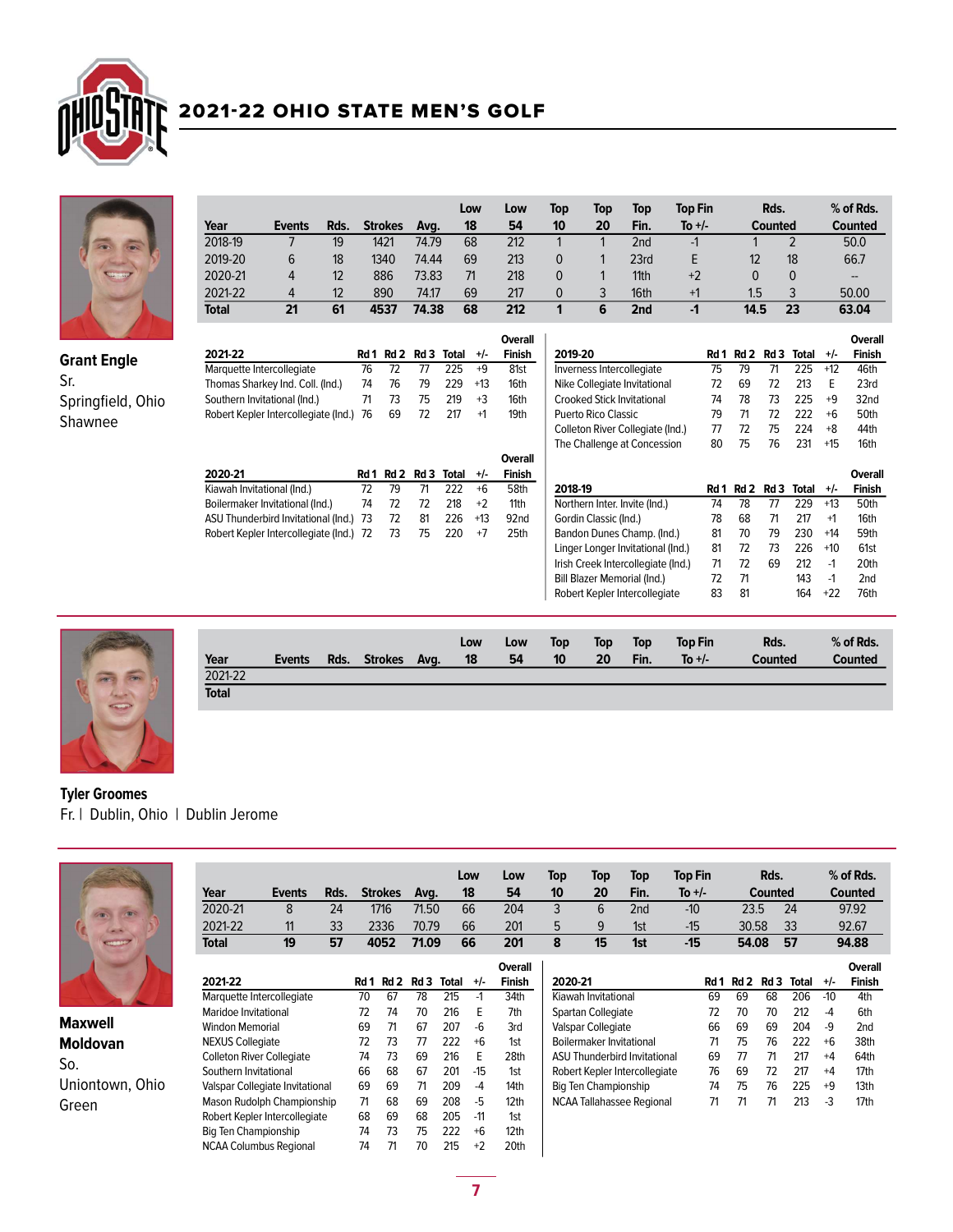



|              |               |      |                |       | Low | Low            | Top | Top | <b>Top</b> | <b>Top Fin</b> | Rds.           |   | $%$ of Rds.    |
|--------------|---------------|------|----------------|-------|-----|----------------|-----|-----|------------|----------------|----------------|---|----------------|
| Year         | <b>Events</b> | Rds. | <b>Strokes</b> | Avg.  | 18  | 54<br>10       |     | 20  | Fin.       | To $+/-$       | <b>Counted</b> |   | <b>Counted</b> |
| 2021-22      |               | b    | 474            | 79.00 | 76  | 237            | 0   |     | 37th       | $+21$          |                |   |                |
| <b>Total</b> |               | 6    | 474            | 79.00 | 76  | 237            |     | 0   | 37th       | $+21$          | 0              | 0 | 0.00           |
|              |               |      |                |       |     |                |     |     |            |                |                |   |                |
|              |               |      |                |       |     | <b>Overall</b> |     |     |            |                |                |   |                |

| 2021-22                                               |  |  | $Rd1$ $Rd2$ $Rd3$ $Total +/-$ Finish |
|-------------------------------------------------------|--|--|--------------------------------------|
| Thomas Sharkey Ind. Coll. (Ind.) $82$ 79 76 237 $+21$ |  |  | .37th                                |
| Robert Kepler Intercollegiate (Ind.) 78 78 81 237 +21 |  |  | 78th                                 |

Drew Mulcahy R-Fr. Gladstone, N.J. Delbarton



|              |               |      |                |       | Low | Low | Top      | Top | Top  | Top Fin  | Rds.    |    | % of Rds. |
|--------------|---------------|------|----------------|-------|-----|-----|----------|-----|------|----------|---------|----|-----------|
| Year         | <b>Events</b> | Rds. | <b>Strokes</b> | Ava.  | 18  | 54  | 10       | 20  | Fin. | To $+/-$ | Counted |    | Counted   |
| 2019-20      | 6             | 18   | 1352           | 75.11 | 71  | 220 | $\Omega$ |     | 13th | $+4$     | 15      | 18 | 83.33     |
| 2020-21      |               | 9    | 667            | 74.11 | 70  | 218 |          |     | 18th | +5       | 3.0     |    | 50.00     |
| 2021-22      | 10            | 30   | 2220           | 74.00 | 67  | 211 | $\Omega$ |     | 18th | - 1      | 20.67   | 27 | 76.56     |
| <b>Total</b> | 19            | 57   | 4239           | 74.37 | 67  | 211 |          | 5   | 13th | -1       | 38.67   | 51 | 83.33     |

|                   | 2021-22                           | Rd 1 | Rd 2 | Rd 3 | Total | $+/-$ | <b>Overall</b><br><b>Finish</b> | 2020-21                              | Rd 1 | Rd 2 | Rd 3 | Total | $+/-$ | <b>Overall</b><br><b>Finish</b> |
|-------------------|-----------------------------------|------|------|------|-------|-------|---------------------------------|--------------------------------------|------|------|------|-------|-------|---------------------------------|
| <b>Patrick</b>    | Marquette Intercollegiate         | 74   | 69   | 73   | 216   |       | 39th                            | Kiawah Invitational                  | 72   | 74   | 78   | 224   | $+8$  | 70th                            |
|                   | Maridoe Invitational              | 77   | 72   | 70   | 219   | $+3$  | 18th                            | Spartan Collegiate                   | 73   | 73   | 79   | 225   | +9    | 61st                            |
| <b>Schmucking</b> | <b>Windon Memorial</b>            | 72   | 73   | 67   | 212   | $-1$  | 21st                            | Robert Kepler Intercollegiate (Ind.) | 74   | 70   | 74   | 218   | $+5$  | 18th                            |
| Jr.               | <b>NEXUS Collegiate</b>           | 76   | 87   | 77   | 240   | $+24$ | 30th                            |                                      |      |      |      |       |       | <b>Overall</b>                  |
| Wiesbaden,        | <b>Colleton River Collegiate</b>  | 74   | 73   | 72   | 219   | $+3$  | 35th                            | 2019-20                              | Rd 1 | Rd 2 | Rd 3 | Total | $+/-$ | <b>Finish</b>                   |
|                   | Southern Invitational             | 75   | 73   | 74   | 222   | $+6$  | 27th                            | Inverness Intercollegiate            | 77   |      | 72   | 221   | $+8$  | 32nd                            |
| Germany           | Mason Rudolph Championship (Ind.) | 69   | 71   | 71   | 211   | $-2$  | 19th                            | Nike Collegiate Invitational         | 74   | 75   | 71   | 220   | $+7$  | 54th                            |
| Humboldtschule    | Robert Kepler Intercollegiate     | 70   | 72   | 74   | 216   | F     | 18th                            | <b>Crooked Stick Invitational</b>    | 72   | 73   | 75   | 220   | $+4$  | 13 <sub>th</sub>                |
| Wiesbaden         | Big Ten Championship              | 75   | 84   | 82   | 241   | $+25$ | 66th                            | Puerto Rico Classic                  | 77   | 74   | 72   | 223   | $+7$  | 54th                            |
|                   | <b>NCAA Columbus Regional</b>     | 75   | 73   | 76   | 224   | $+11$ | 60th                            | <b>Colleton River Collegiate</b>     | 77   | 74   | 76   | 227   | $+11$ | 54th                            |
|                   |                                   |      |      |      |       |       |                                 | The Challenge at Concession          | 81   | 81   | 79   | 241   | $+25$ | 40th                            |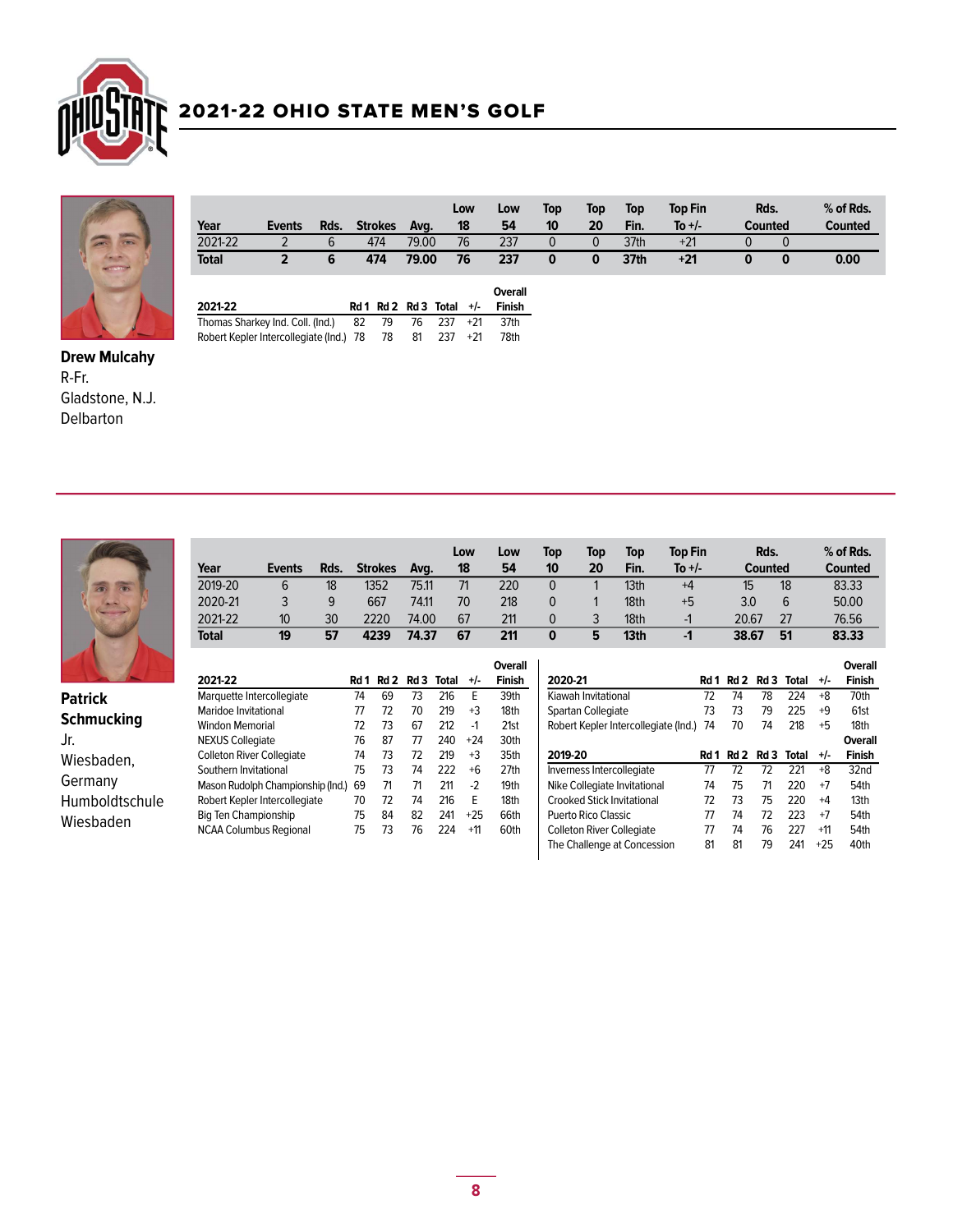



Grad.

Johannesburg, South Africa Tuks Sport

|                        |        |      |                |       | Low | Low | Top      | Top      | Top  | <b>Top Fin</b> | Rds.    |    | % of Rds.      |
|------------------------|--------|------|----------------|-------|-----|-----|----------|----------|------|----------------|---------|----|----------------|
| Year                   | Events | Rds. | <b>Strokes</b> | Ava.  | 18  | 54  | 10       | 20       | Fin. | To +/-         | Counted |    | <b>Counted</b> |
| 2017-18*               | 9      | 27   | 1991           | 73.74 | 65  | 210 | 0        | 0        | 23rd | $-4$           | 12.5    | 24 | 52.08          |
| 2018-19*               | 6      | 17   | 1205           | 70.88 | 64  | 200 |          | 4        | 4th  | $-10$          | 10.0    | 12 | 83.33          |
| 2019-20*               | 8      | 22   | 1579           | 71.77 | 63  | 196 |          |          | 2nd  | $-14$          | 10.5    | 16 | 65.63          |
| 2020-21*               | 4      | 12   | 895            | 74.58 | 69  | 215 | $\Omega$ | $\Omega$ | 30th | -1             | 6.0     | 6  | 100.00         |
| 2021-22                | 9      | 27   | 1996           | 73.93 | 67  | 211 | $\Omega$ | 3        | 18th | -1             | 19.17   | 24 | 79.88          |
| <b>Total</b>           | 18     | 54   | 4015           | 74.35 | 67  | 211 | 0        | 5        | 13th | -1             | 37.17   | 48 | 83.33          |
| <b>*at Wake Forget</b> |        |      |                |       |     |     |          |          |      |                |         |    |                |

\*at Wake Forest

|                                        |      |                  |                |              |       | Overall         |                                          |      |                 |      |              |        | <b>Overall</b> |
|----------------------------------------|------|------------------|----------------|--------------|-------|-----------------|------------------------------------------|------|-----------------|------|--------------|--------|----------------|
| 2021-22                                |      |                  | Rd 1 Rd 2 Rd 3 | <b>Total</b> | $+/-$ | <b>Finish</b>   | <b>2018-19 (at Wake Forest)</b>          | Rd 1 | Rd <sub>2</sub> | Rd 3 | <b>Total</b> | $+/-$  | <b>Finish</b>  |
| Washington County Inv. (Ind.)          | 71   | 68               |                | 139          | $-5$  | 11th            | Louisville Cardinal Challenge            | 64   | 76              | 70   | 210          | $-3$   | 13th           |
| <b>Windon Memorial</b>                 | 74   | 73               | 72             | 219          | $+6$  | 55th            | Old Town Club Collegiate Inv.            | 66   | 65              | 69   | 200          | $-+10$ | 4th            |
| Thomas Sharkey Ind. Coll. (Ind.)       | 77   | 75               | 70             | 222          | $+6$  | 6th             | Nike Golf Collegiate Invitational        | 73   | 73              | 72   | 218          | $+8$   | 34th           |
| <b>NEXUS Collegiate</b>                | 84   | 82               | 75             | 241          | $+25$ | 32nd            | Steelwood Collegiate Invitational        | 70   | 78              | 69   | 217          | $+1$   | 11th           |
| <b>Colleton River Collegiate</b>       | 72   | 71               | 76             | 219          | $+3$  | 35th            | Bash at the Beach (Ind.)                 | 67   | 74              | 72   | 213          | E      | 9th            |
| Southern Invitational                  | 72   | 74               | 67             | 213          | $-3$  | 7th             | Stitch Intercollegiate (Ind.)            | 73   | 74              |      | 147          | $+3$   | 38th           |
| Valspar Collegiate Invitational        | 77   | 69               | 70             | 216          | $+3$  | 42nd            |                                          |      |                 |      |              |        |                |
| Mason Rudolph Championship             | 71   | 67               | 76             | 214          | $+1$  | 34th            |                                          |      |                 |      |              |        | <b>Overall</b> |
| Robert Kepler Intercollegiate          | 69   | 79               | 74             | 222          | $+6$  | 48th            | 2017-18 (at Wake Forest)                 | Rd 1 | Rd 2            | Rd3  | <b>Total</b> | $+/-$  | <b>Finish</b>  |
| <b>Big Ten Championship</b>            | 70   | 78               | 80             | 228          | $+12$ | 36th            | Rod Myers Invitational                   | 72   | 78              | 71   | 221          | $+5$   | 36th           |
|                                        |      |                  |                |              |       |                 | Shoal Creek Invitational                 | 73   | 77              | 72   | 222          | $+6$   | 32nd           |
|                                        |      |                  |                |              |       | Overall         | Nike Golf Collegiate Invitational        | 75   | 73              | 73   | 221          | $+8$   | 56th           |
| 2020-21 (at Wake Forest)               |      | <b>Rd 1 Rd 2</b> | Rd 3           | <b>Total</b> | $+/-$ | <b>Finish</b>   | Golf Club of Georgia Collegiate          | 69   | 65              | 78   | 212          | $-4$   | 23rd           |
| Arizona Intercollegiate (Ind.)         | 81   | $\overline{71}$  | 74             | 226          | $+13$ | 59th            | Warrior Princeville Makai Invitational69 |      | 71              | 70   | 210          | $-6$   | 23rd           |
| Kiawah Invitational                    | 69   | 70               | 76             | 215          | $-1$  | 30th            | All-American Intercollegiate             | 78   | 74              | 72   | 224          | $+8$   | 71st           |
| <b>Wake Forest Invite</b>              | 74   | 74               | 76             | 224          | $+14$ | 38th            | Querencia Cabo Collegiate                | 80   | 74              | 83   | 237          | $+24$  | 75th           |
| Valspar Collegiate (Ind.)              | 72   | 84               | 74             | 230          | $+17$ | 57th            | Valspar Collegiate                       | 76   | 71              | 78   | 210          | $-+6$  | 63rd           |
|                                        |      |                  |                |              |       |                 | Stitch Intercollegiate (Ind.)            | 73   | 75              | 71   | 219          | $+3$   | 37th           |
|                                        |      |                  |                |              |       | Overall         |                                          |      |                 |      |              |        |                |
| <b>2019-20</b> (at Wake Forest)        | Rd 1 | Rd 2             | Rd 3           | <b>Total</b> | +/-   | <b>Finish</b>   |                                          |      |                 |      |              |        |                |
| <b>Rod Mvers Invitational</b>          | 74   | 70               | 73             | 217          | $+1$  | 21st            |                                          |      |                 |      |              |        |                |
| Old Town Club Collegiate Inv.          | 66   | 63               | 67             | 196          | $-14$ | 2 <sub>nd</sub> |                                          |      |                 |      |              |        |                |
| Nike Golf Collegiate Invitational      | 73   | 69               | 71             | 213          | E     | 23rd            |                                          |      |                 |      |              |        |                |
| Golf Club of Georgia Collegiate        | 71   | 77               | 73             | 221          | $+5$  | 35th            |                                          |      |                 |      |              |        |                |
| East Lake Cup                          | 72   |                  |                | 72           | E     | 7th             |                                          |      |                 |      |              |        |                |
| White Sands Intercollegiate            | 69   | 79               | 72             | 220          | $+4$  | 61st            |                                          |      |                 |      |              |        |                |
| All-American Intercollegiate (Ind.)    | 76   | 74               | 71             | 221          | $+5$  | 42nd            |                                          |      |                 |      |              |        |                |
| General Hackler Championship (Ind.) 74 |      | 69               | 76             | 219          | $+3$  | 31st            |                                          |      |                 |      |              |        |                |
|                                        |      |                  |                |              |       |                 |                                          |      |                 |      |              |        |                |



Jacob Tarkany Fr. Scottsdale, Ariz. Cactus Shadows

| Year         | <b>Events</b> | Rds. | Strokes | Ava.  | Low<br>18 | Low<br>54 | <b>Top</b><br>10 | <b>Top</b><br>20 | <b>Top</b><br>Fin. | Top Fin<br>To $+/-$ | Rds.<br>Counted | $%$ of Rds.<br><b>Counted</b> |
|--------------|---------------|------|---------|-------|-----------|-----------|------------------|------------------|--------------------|---------------------|-----------------|-------------------------------|
| 2021-22      |               | a    | 681     | 75.67 | 71        | 220       | $\mathbf{0}$     | $\mathbf{0}$     | 34th               | $+4$                | 3.5             | 38.89                         |
| <b>Total</b> |               |      | 681     | 75.67 | 71        | 220       | $\mathbf 0$      | $\mathbf{0}$     | 34th               | +4                  | 3.5             | 38.89                         |

|     |    |    |     |       | Overall                                            |
|-----|----|----|-----|-------|----------------------------------------------------|
|     |    |    |     |       | Finish                                             |
| 76  | 71 | 73 | 220 | $+4$  | 54th                                               |
| 83  | 78 | 74 |     | $+19$ | 63rd                                               |
| 75. | 75 |    |     |       | 81st                                               |
|     |    |    |     |       | $Rd1$ $Rd2$ $Rd3$ Total $+/-$<br>235<br>76 226 +13 |